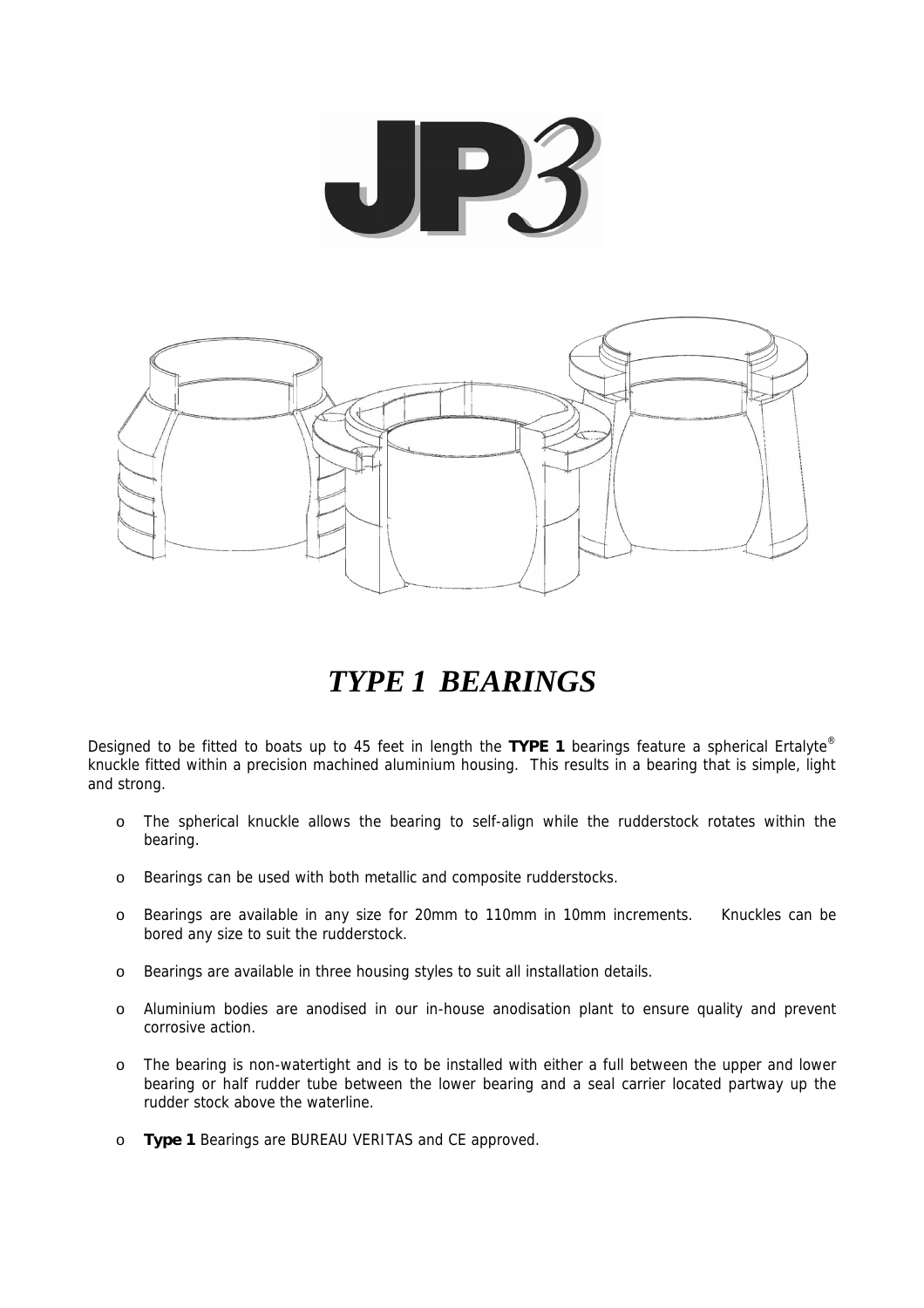# HOUSING STYLES

Type 1 bearings are available with three housing styles

#### **TYPE 10.11.XX**



The bearing is cylindrical and outer surface is machined with a groove to ensure a good bond with the bearing is laminated into the hull.

The bearing can be used as either an upper or lower bearing. One end of the bearing is machined to match the rudder tube

**TYPE 10.13.XX**



The bearing is flanged for bolting to the deck.

Lower side of the bearing is machined to match the rudder tube Watertight seal or a cap can be supplied on request

**TYPE 10.14.XX**



This bearing is designed for use in production boats. The outer surface is the bearing is tapered for installation in a matching tapered recess.

The bearing can only be used a lower bearing. Upper side of the bearing is machined to match the rudder tube.

# BEARING SIZES AND LOAD RATINGS

| Bearing Reference<br>* | Minimum Stock<br>Diameter | Maximum Stock<br>Diameter | Radial SWL<br>$***$ |
|------------------------|---------------------------|---------------------------|---------------------|
|                        | mm                        | mm                        | kg                  |
| 10.XX.03               | 20                        | 34                        | 488-1100            |
| 10.XX.04               | 34                        | 44                        | 1100-1925           |
| 10.XX.05               | 45                        | 50                        | 1925-2766           |
| 10.XX.06               | 51                        | 60                        | 2766-3608           |
| 10.XX.07               | 61                        | 70                        | 3608-5051           |
| 10.XX.08               | 71                        | 80                        | 5051-6735           |
| 10.XX.09               | 81                        | 90                        | 6735-8660           |
| 10.XX.10               | 91                        | 100                       | 8660-10825          |
| 10.XX.11               | 101                       | 110                       | 10825-13230         |

\* The `XX" designation refers to the housing style. Each size is available in the three housing sizes.

\*\* Bearing loads vary with stock size. The figures given are for minimum and maximum stock sizes.

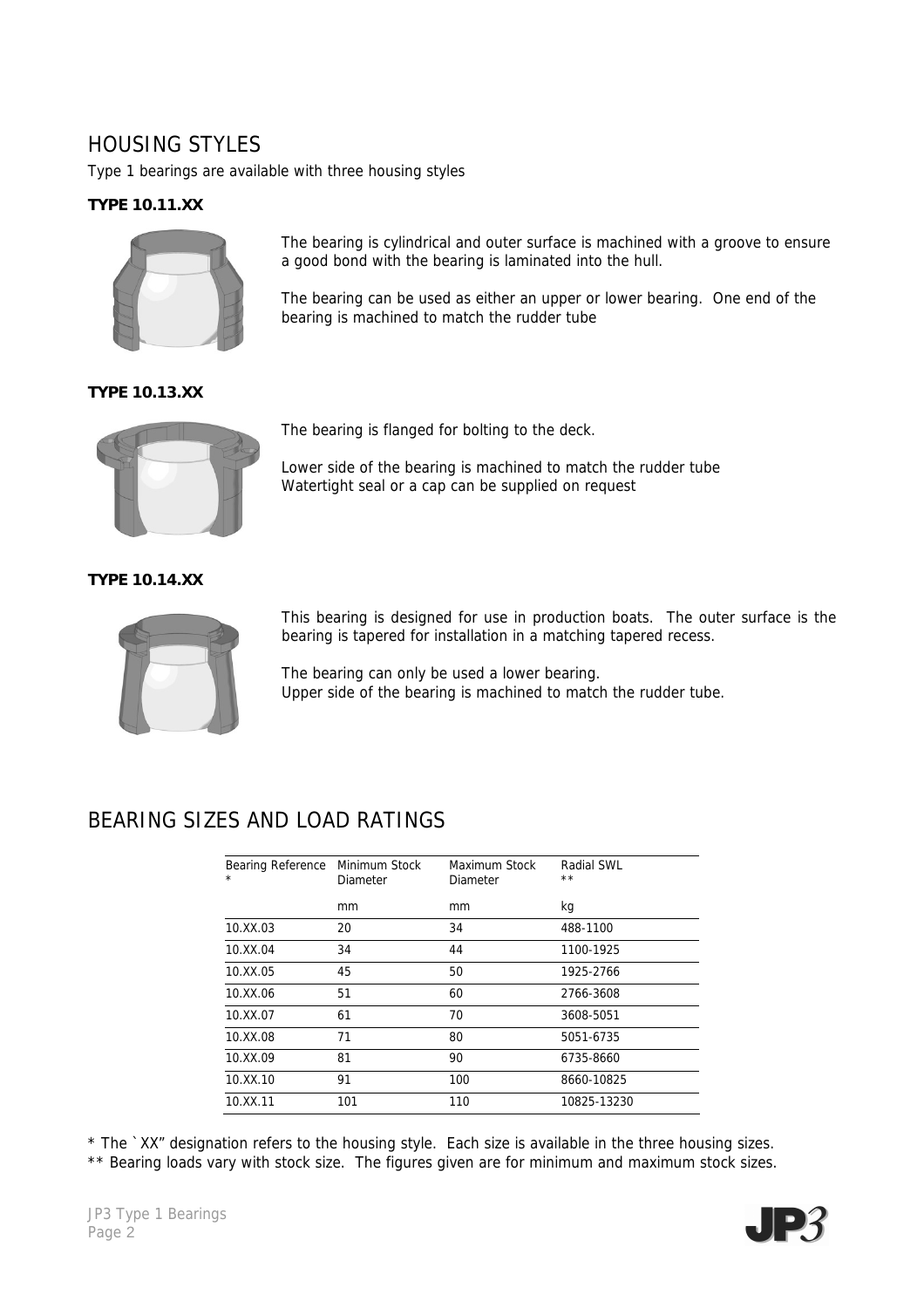# COMPLIMENTARY PARTS

### Rudder Tubes

Half and Full Rudder tubes can be supplied by JP3 on request

A half rudder tube is bonded to the lower rudder bearing and extends to height above the waterline where secondary seal ring is fitted to the rudder tube. This detail is more commonly used where there is either a quadrant or tiller below deck.

A half rudder tube is also bonded to the lower rudder bearing and extends to the upper bearing which is bonded to the top of the rudder tube.

# Seal & Retaining Rings

Secondary seal rings can be supplied with lip seal matching the stock diameter.

### Rudder Caps

A sealing rudder cap that fits with an o-ring seal can be supplied. These are a light press fit into the bearing housing

### Composite Housings

Separate composite housings can be supplied loose.

These compliment the 10.14.XX series of bearings. The housing can be glued and laminated in a either an existing composite or wooden hull.

### Metal Housings

Matching flanged housings can be supplied loose for use with metal hulls

Again these compliment the 10.14.XX series of bearings. The housing can be fitted and welded into a metal hull while still allowing the bearing to be removed for future maintenance.

### Inner Needle Races



Needle roller inner races can be supplied for specific applications where lower bearing loads are high and reducing friction is needed

The races can be fitted to each of the three housing styles.

Please contact **JP3** with your specific requirements

# Custom Parts



Custom parts based on the Type 1 bearing such as the bearing housing that can be bolted directly to a transom are available on request.

This allows a transom hung to be used while still having a self aligning bearing.

#### JP3 Type 1 Bearings Page 3

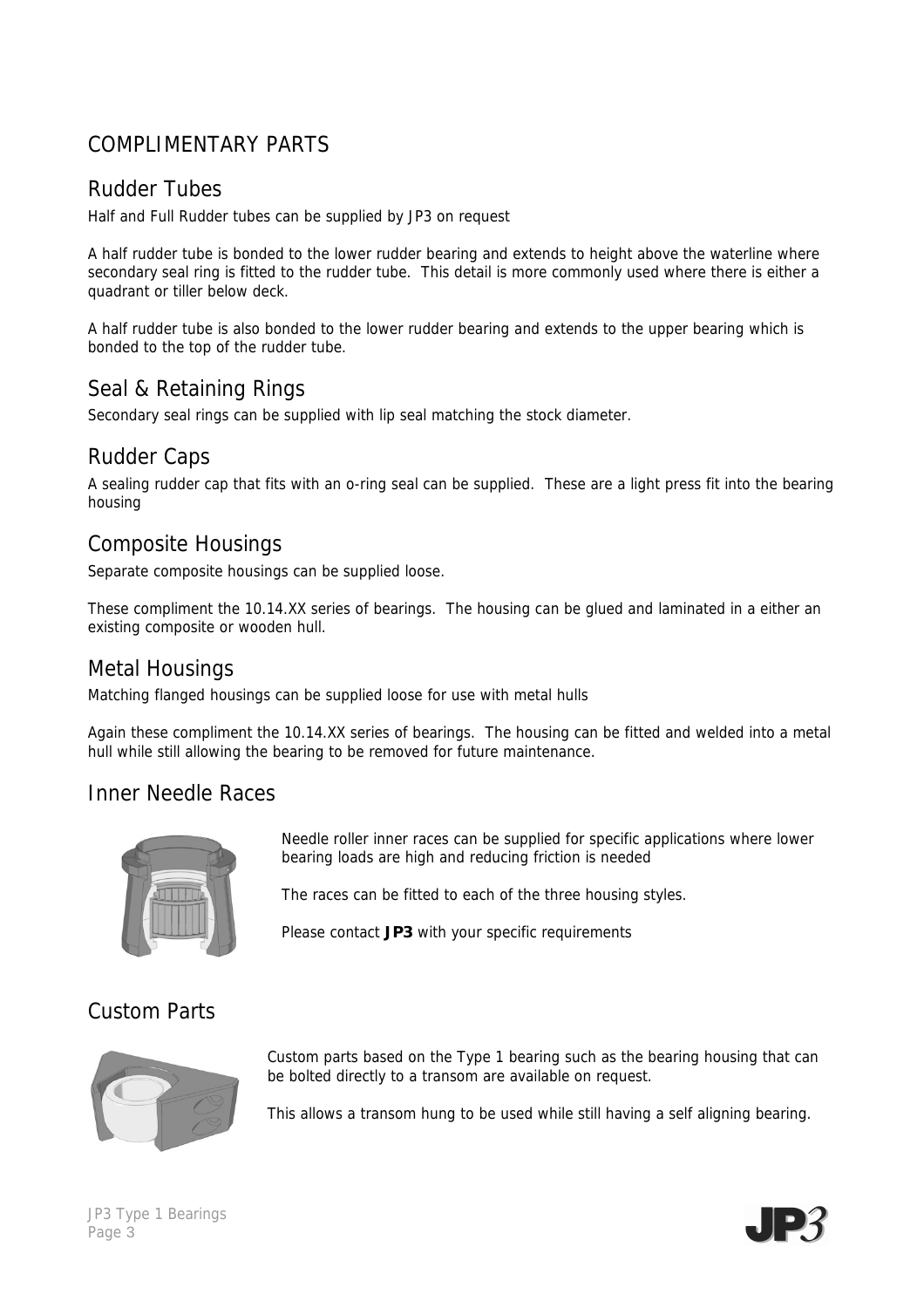# INSTALLATION

*Four typical Installation Layouts are shown on pages 7-10*

- 1. *Type 1 installation with half rudder tube & 10.14.XX bearing*
- *2. Type 1 installation with full rudder tube & 10.11.XX bearing*
- *3. Type 1 installation with a wooden hull.*
- *4. Type 1 installation with a metal hull.*



All bearings should be aligned with the rudder stock centre line. The bearing alignment is designed for allow stock deflection under sailing loads, NOT for aligning the bearing with the hull and the stock at a different angle.



DO NOT USE CARBON FIBRE to laminate in the bearing.



When fitting bearings through existing the deck ensure there is no carbon fiber in way of the bolts and the bearing is isolated.



Do not paint or antifoul the bearings.

#### **TYPE 10.11.XX**

Correctly align the bearing in the boat

Laminate the bearing and supporting structure in accordance with the designer's specification.

#### **TYPE 10.13.XX**

Ensure the cutout for the bearing the same size as the bearing. The bearing should be a neat fit in the deck so the load is effectively transferred into the deck. The bolts are to retain the bearing in the deck.

Apply a suitable marine sealant to the underside of the flange and bolt into the deck.

#### **TYPE 10.14.XX**

This specific shape of bearing has been designed for production boats. It does require the use of an aluminum plug or master supplied by **JP3**, which is installed on the mould.

The advantages with this system are that:

- o It allow for precise positioning on each hull and repeatability
- o A strong bearing housing laminate the is fabricated together with the hull
- o No additional lamination is required
- o Bearing installation is quick
- o The bearing can be removed for servicing at a later date.



#### **STEP 1**

Bolt the conical bearing master to the hull mould

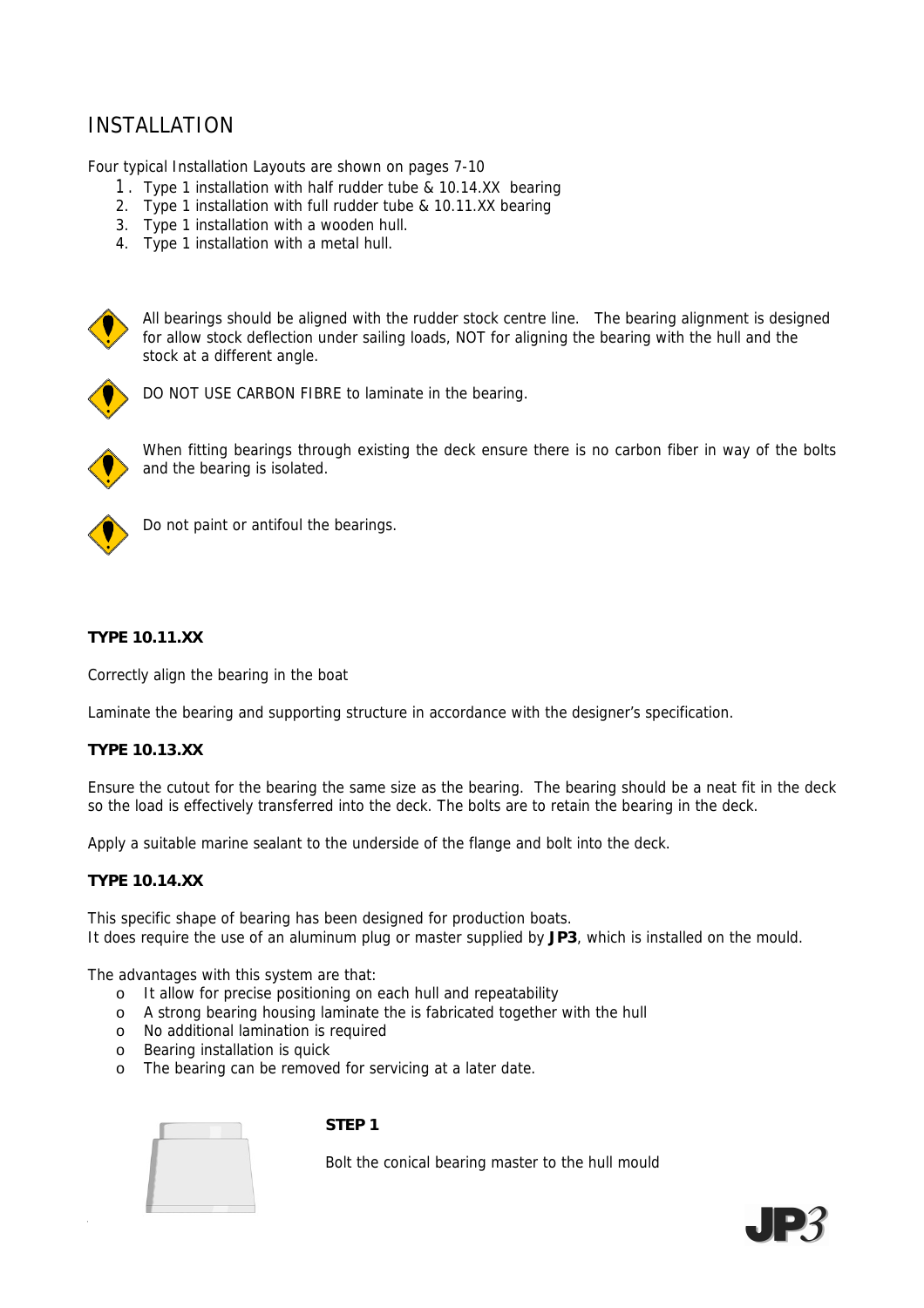

#### **STEP 2**

As the hull is laminated the master's shape is reproduced in the hull

Laminate the bearing and supporting structure in accordance with the designer's specification



#### **STEP 3**

The upper part of the molded recess is then trimmed off leaving the bearing housing.



#### **STEP 4**

The lower bearing is fitted into the moulded housing with a bead of suitable marine sealant at the top and under the threaded collar

#### **RUDDER TUBE INSTALLATION.**

Rudder tubes are supplied glued with Sikaflex 291 to the bottom bearing

When the tube is threaded to a Type 10.14.XX bearing, the tube is supplied separately and is glued to the lower fitting that screw onto the bearing.

For full rudder tubes the tube will be supplied slightly over length and will need to be trimmed. The top bearing should be glued to the top of the tube as final assembly.

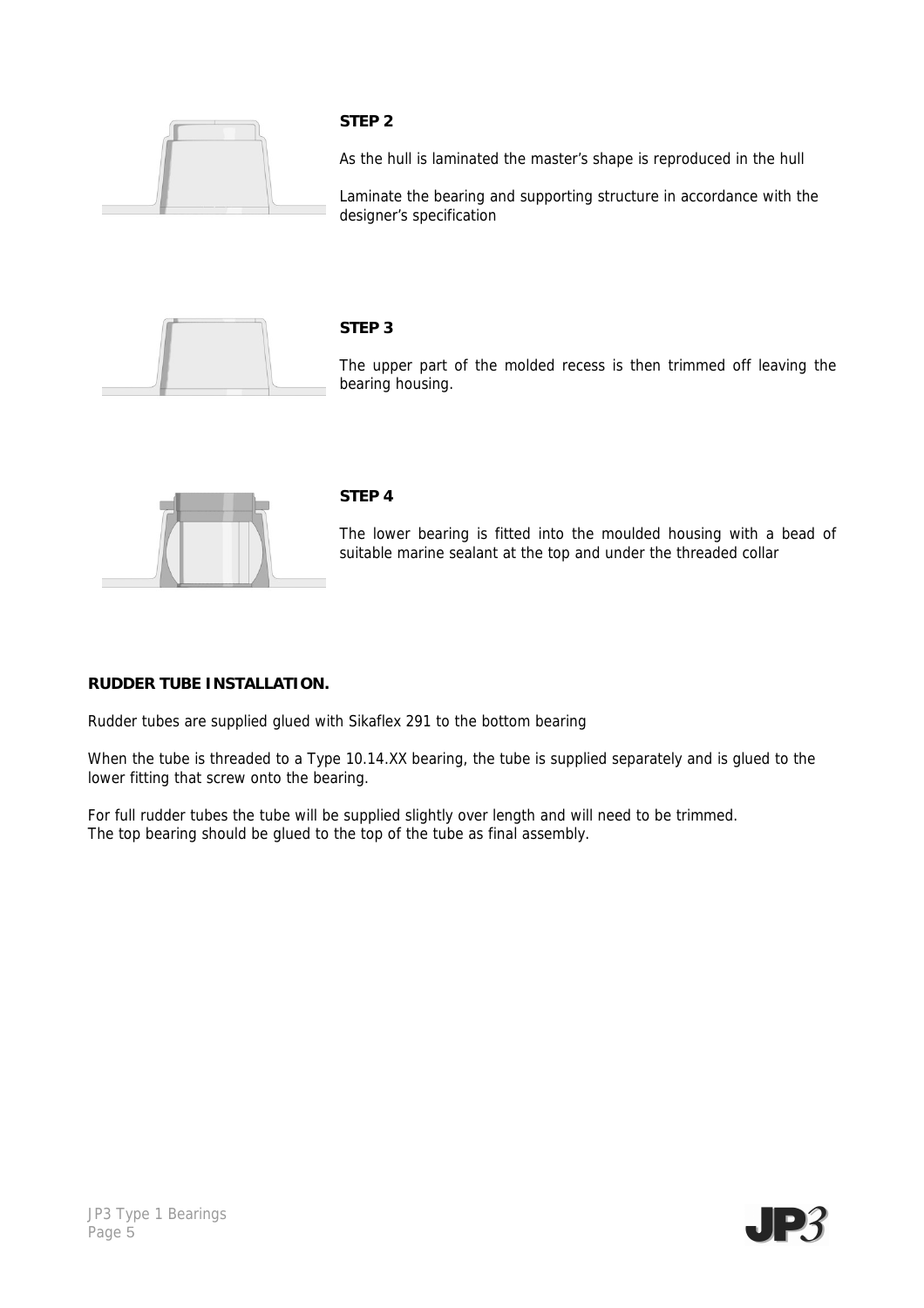### MAINTENANCE

While no further immediate maintenance is required the rudder bearings like all moving parts will require cleaning and maintenance. This can easily be scheduled around other work and haul outs.

We recommend the following schedule as a minimum.

#### **ANNUALLY**

When the boat is hauled for underwater maintenance such as the antifouling the rudder bearing should be inspected externally and for movement.

#### **EVERY SECOND YEAR**

When the rudder is removed is a good time to also remove and inspect the rudder bearing.

#### **EVERY FIVE YEARS - SERVICE**

The rudder bearing is removed and returned to the factory for a full service.

Typically this will involve disassembly, a full clean and reassembly with new seals. JP3 has a large dealer network and in a lot of locations a local agent can service bearings.

The exact schedule of when a bearing may need servicing is very dependent on usage and the need to service the may vary.

JP3 Factory Contact Details.

| JPS          | Ph:      | $+33(0)$ 5 46 35 10 78  |
|--------------|----------|-------------------------|
| ZI du port   | Fax:     | $+33$ (0) 5 46 35 10 93 |
| 17230 Marans | Email:   | info@jp3steering.com    |
| FRANCE       | Website: | www.jp3steering.com     |

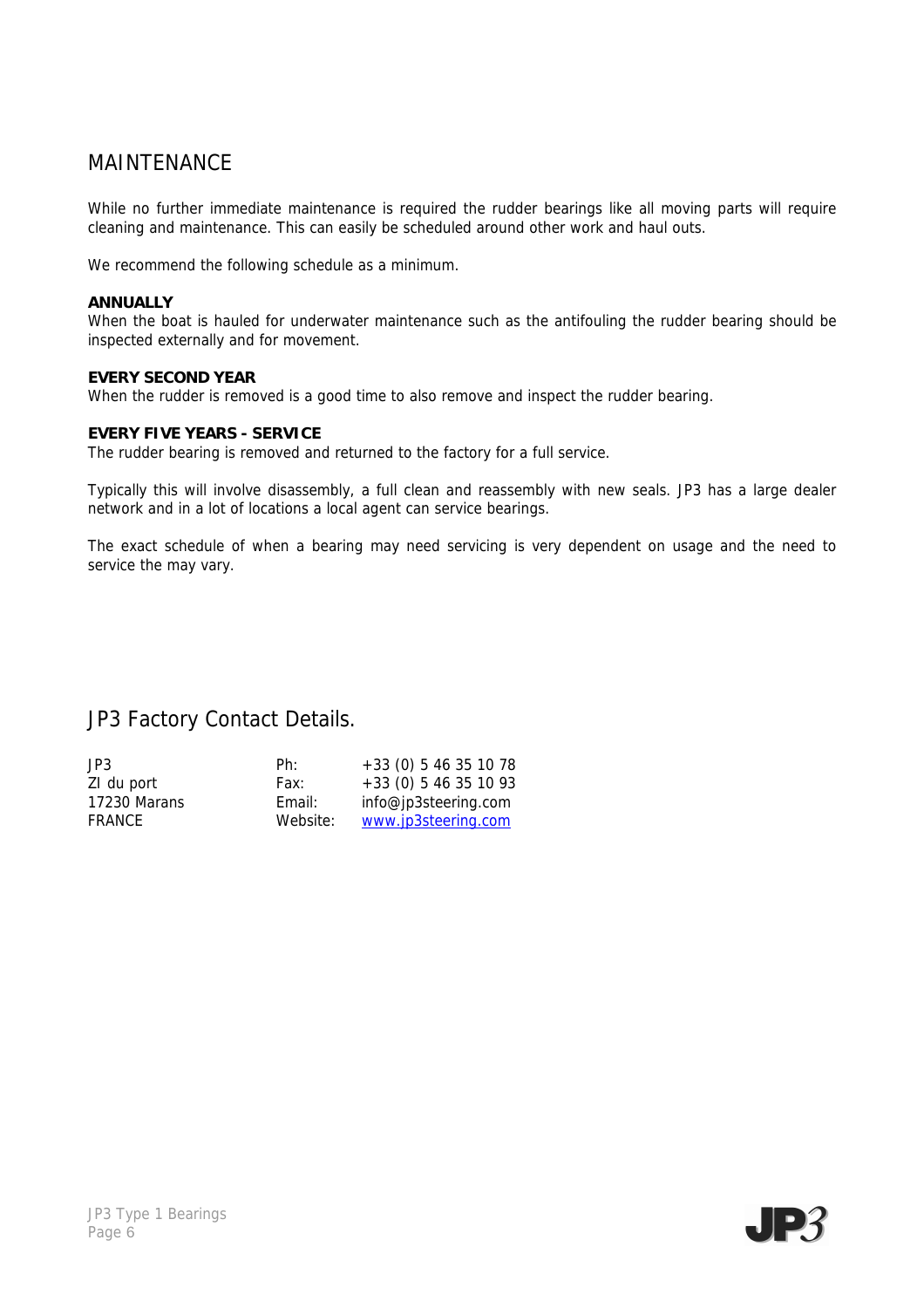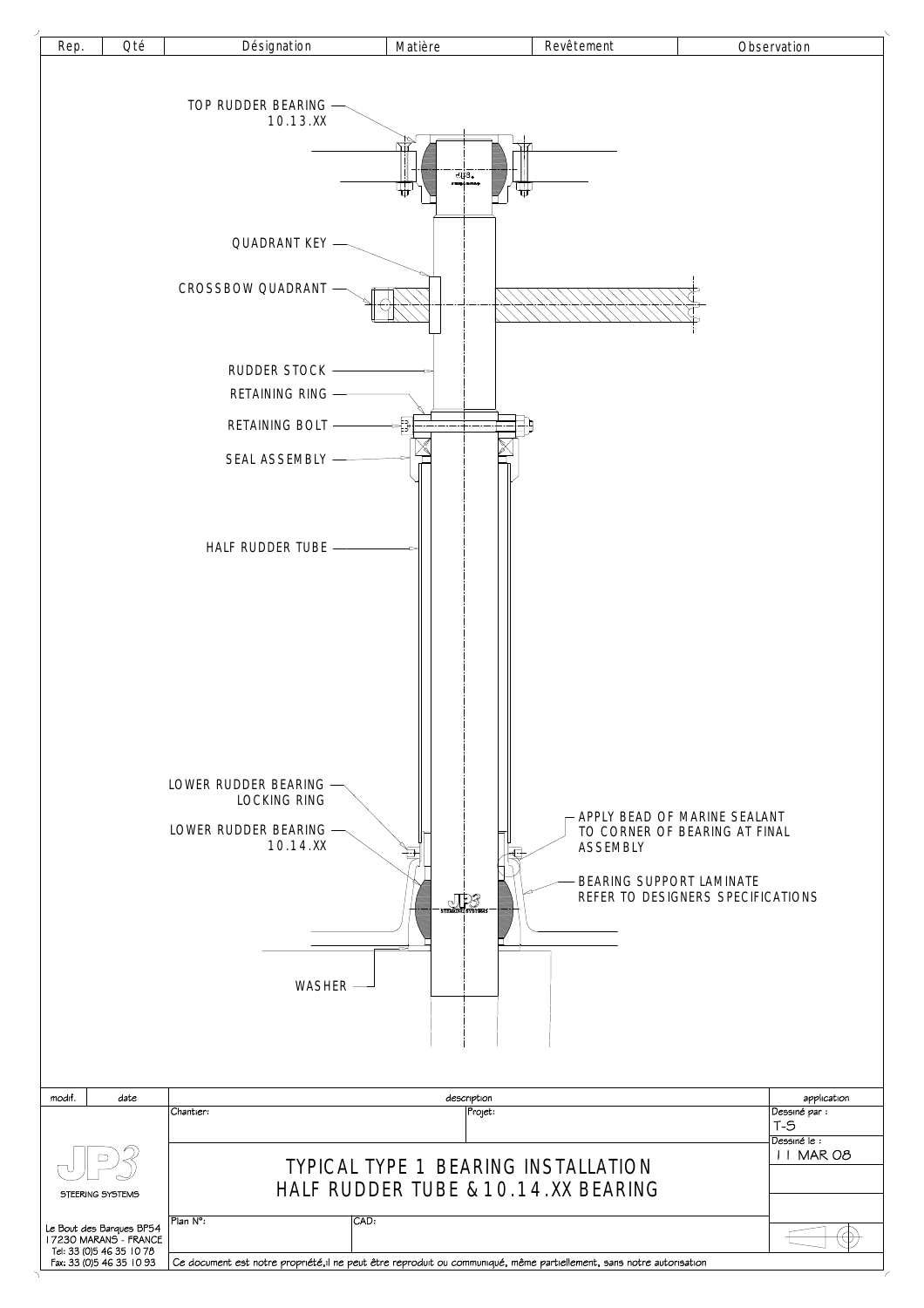